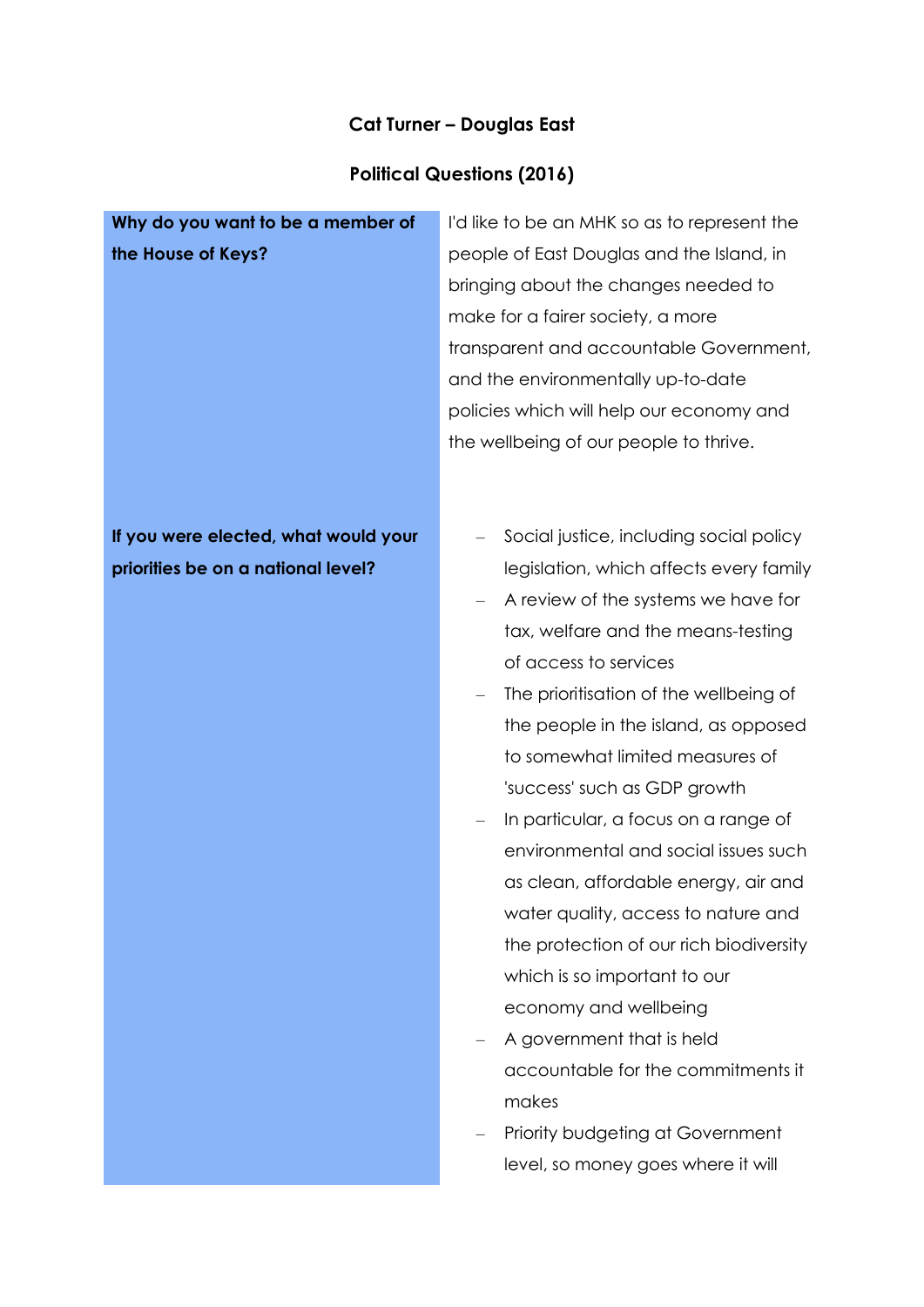**If you were elected, what would your priorities be on a constituency level?**

**How well do you think the present administration has handled the major challenges of the past five years?**

On some measures, there have been successes. On the face of it, continued GDP growth and high employment are a sign of success. However, GDP growth is a very limited way of measuring the health of an economy, and can mask rising income inequality, increasing job instability and problems with peoples' mental and physical wellbeing and the environment.

have the optimum effect

- Douglas East is an incredibly diverse constituency, and one with some terrific resources and lovely, wellmaintained areas. However, it's not all like that: there are some unlovely and unloved areas. These need attention, both to show respect to the people who live and work there, and to encourage visitors to appreciate one of the most important 'Gateways to the island'.
- It's also an area with a high proportion of flat-dwellers, many of them single people and some rather isolated. I'd like to see greater attention to the quality and appropriateness of accommodation for these small households, and more community facilities to combat loneliness and financial challenges.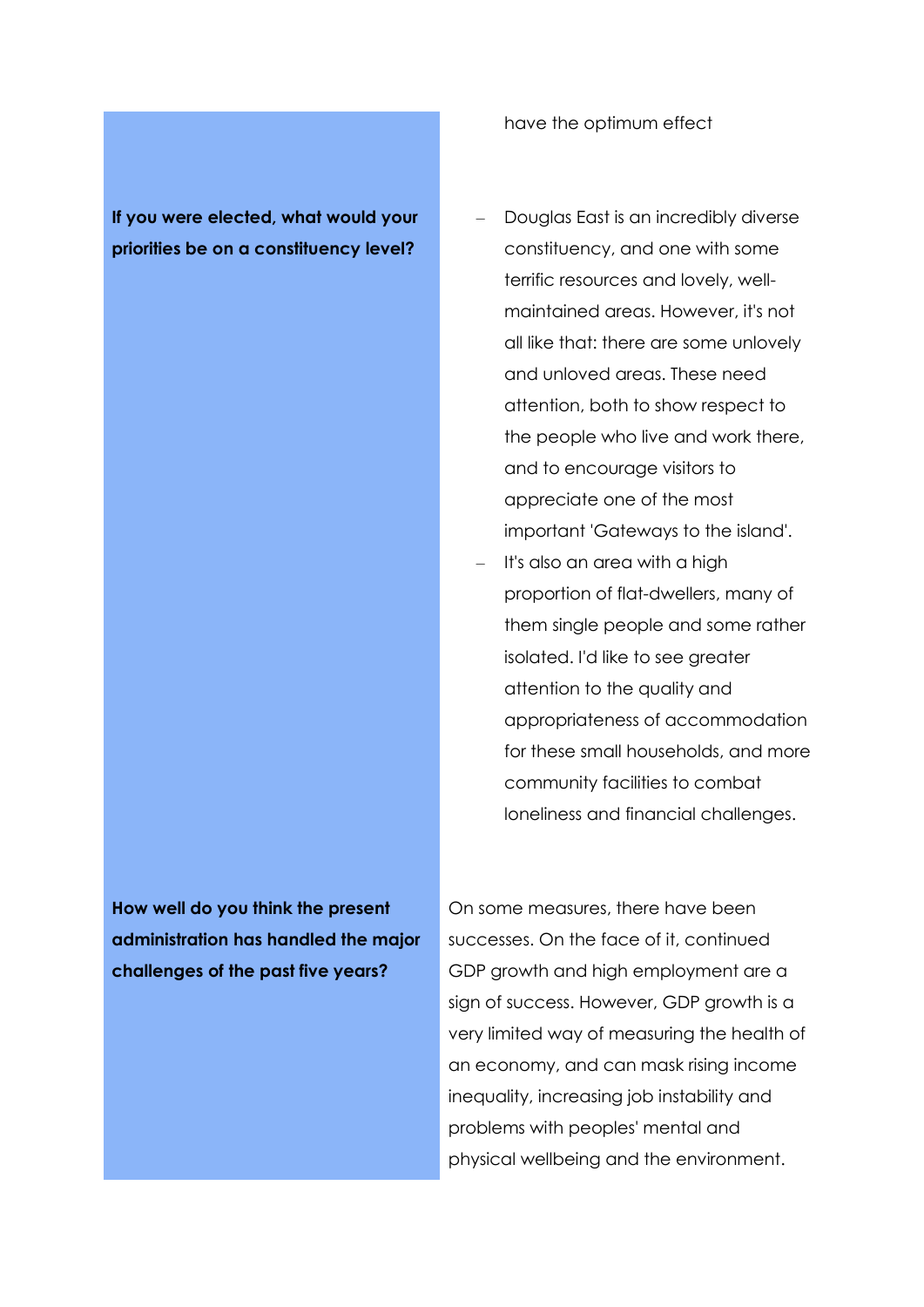I'd like to think the next administration will take a more holistic approach to measuring its success – by considering the issues that really make for thriving people, communities and businesses;

- security and safety,
- having 'enough' for basic needs and comfort,
- social connections,
- feeling valued and listened to,
- opportunities to learn, grow, contribute to society and flourish,
- access to nature and green spaces,
- excellent international relations and reputation so as to ensure the Island has a 'seat at the negotiating table'.

**What are the main political and social issues facing the Isle of Man in the next five years?**

- Politically, BREXIT will of course have an impact – and as yet the visibility's quite low on what it might mean.
- The Island's financial position, including (but not limited to) the public pensions issue needs urgent attention.
- We need strong action on environmental issues, including climate change, clean air and water
- We need to close the widening income equality gap and reduce the amount of job insecurity affecting local workers

We need to review the interaction of our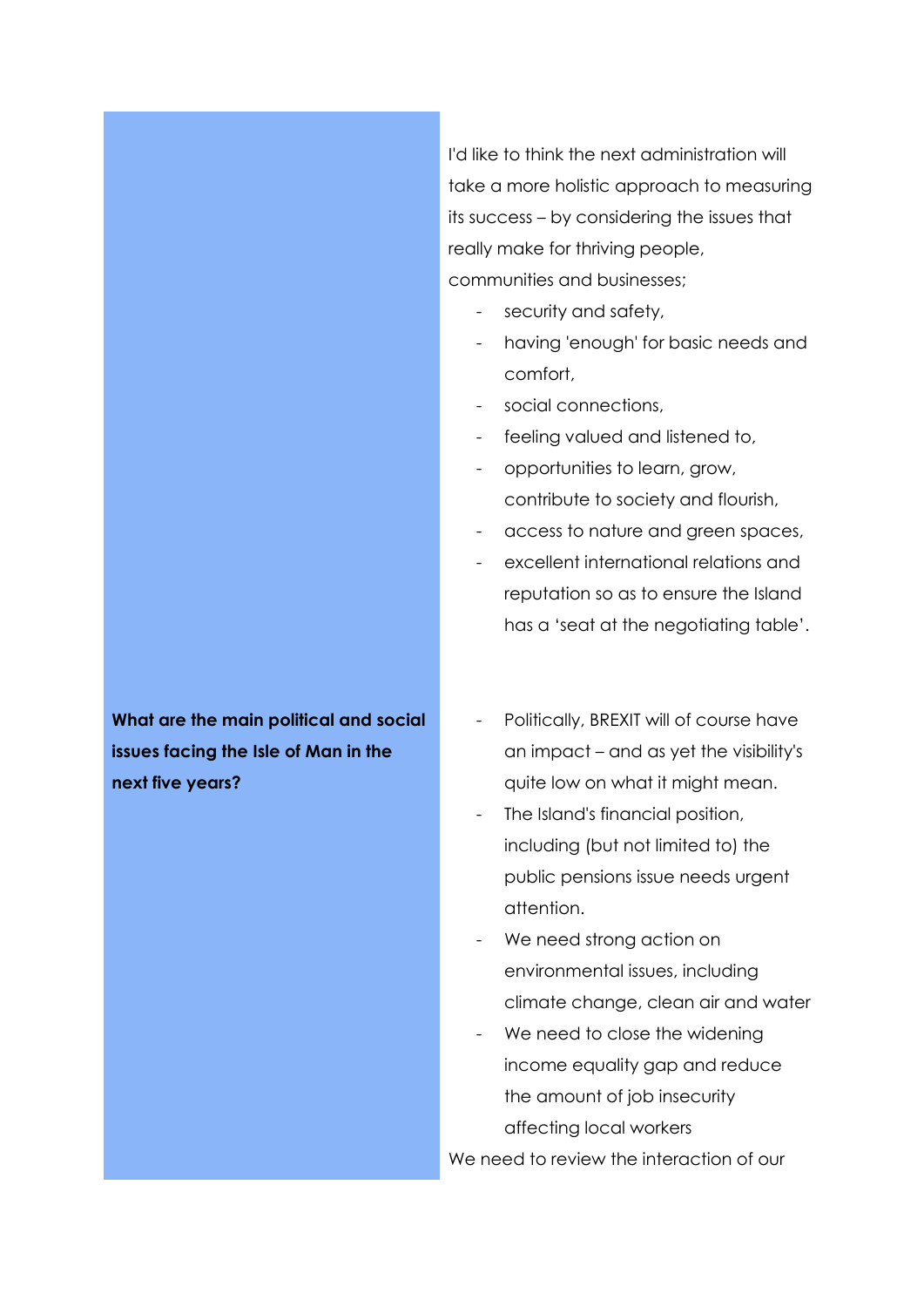systems for benefits, taxation and the means-testing of access to certain services

# **How would you deal with the challenges referred to in the previous answer?**

- In terms of BREXIT, we need to work hard to protect and enhance the Island's reputation in international circles, building on our political and business relationships with the UK and the rest of the world – and take as proactive a role in ongoing negotiations and developments as we can, to secure the future.
- In respect of the Government's finances, we should move to priority budgeting (see further below). In respect of the public sector pensions issues, see next question.
- In terms of climate and flood risk, it is heartening to see the work being done by JBA Consulting for the IoM Government. This needs to be translated into a prioritised action plan which will be implemented before we undergo too many more cycles of extreme weather. Whilst it may be costly, the costs of inaction could be far higher for households, business and Government.
- In terms of air and water, we should be measuring regularly and to the most up to date standards, especially in potential 'hot spots' for pollution – and making the results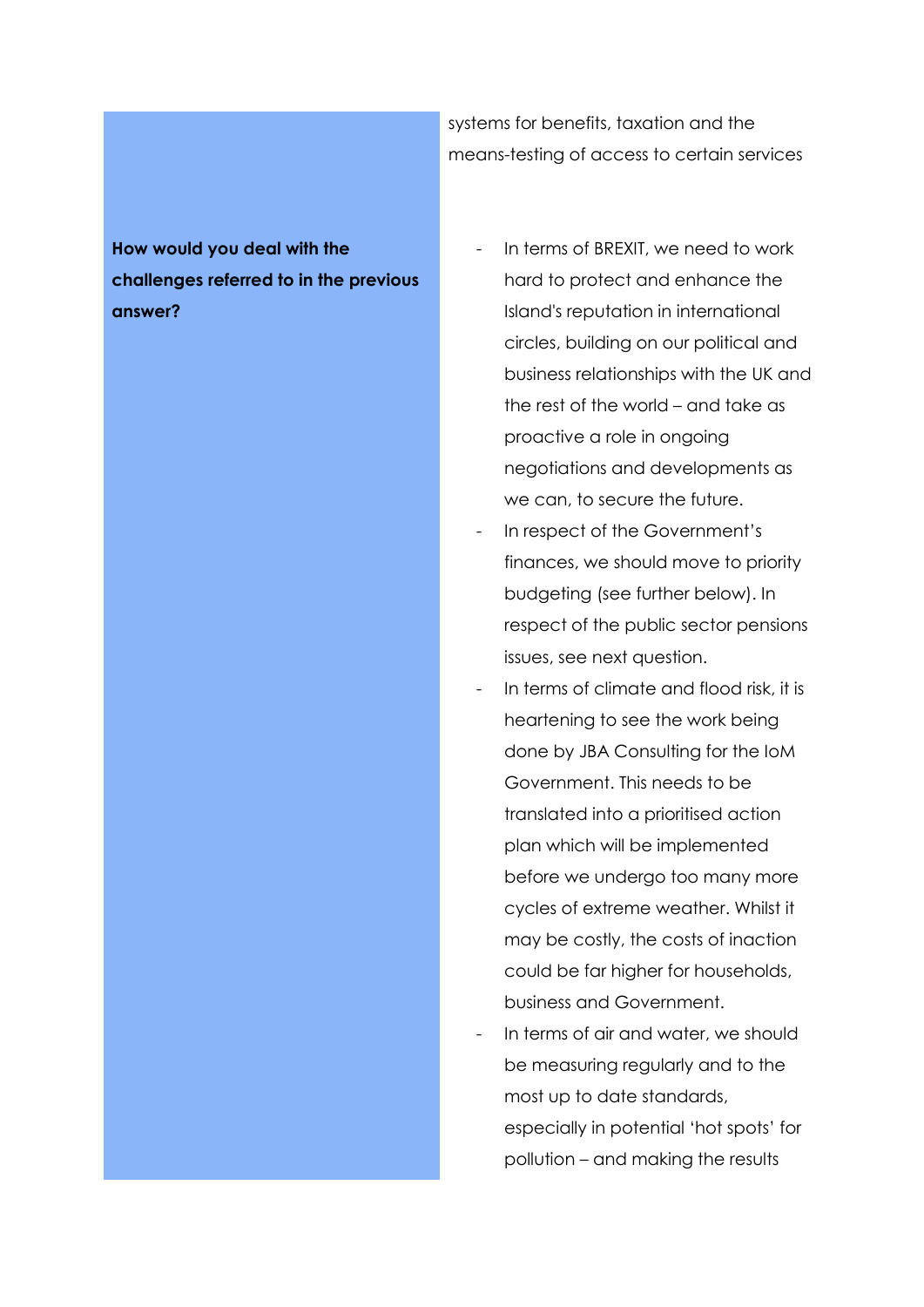

regularly and publicly available. This has the potential to positively affect our economy, human and natural health, and general wellbeing.

- In terms of the income inequality gap, we need to ensure that those on low incomes are not suffering the worst of recent stealth taxes, 'charges' and eroded access to services. It's also important that employers are encouraged and incentivised to avoid zero hours contracts where possible, so that workers have more security and certainty as to their incomes. It might be a fond but unlikely dream, but I would also like to see pay scales less differentiated, so that the gap between what frontline and/or junior workers get paid, and what senior managers/directors receive, does not keep widening. We need to respect all our workers, and reward them accordingly.
- For the young, I'm very supportive of the idea of apprenticeships – but would also like to see the introduction of something akin to a YTS scheme so that youngsters not equipped for more technical jobs can gain experience and confidence at minimal cost to the employer.
- In terms of benefits, taxation and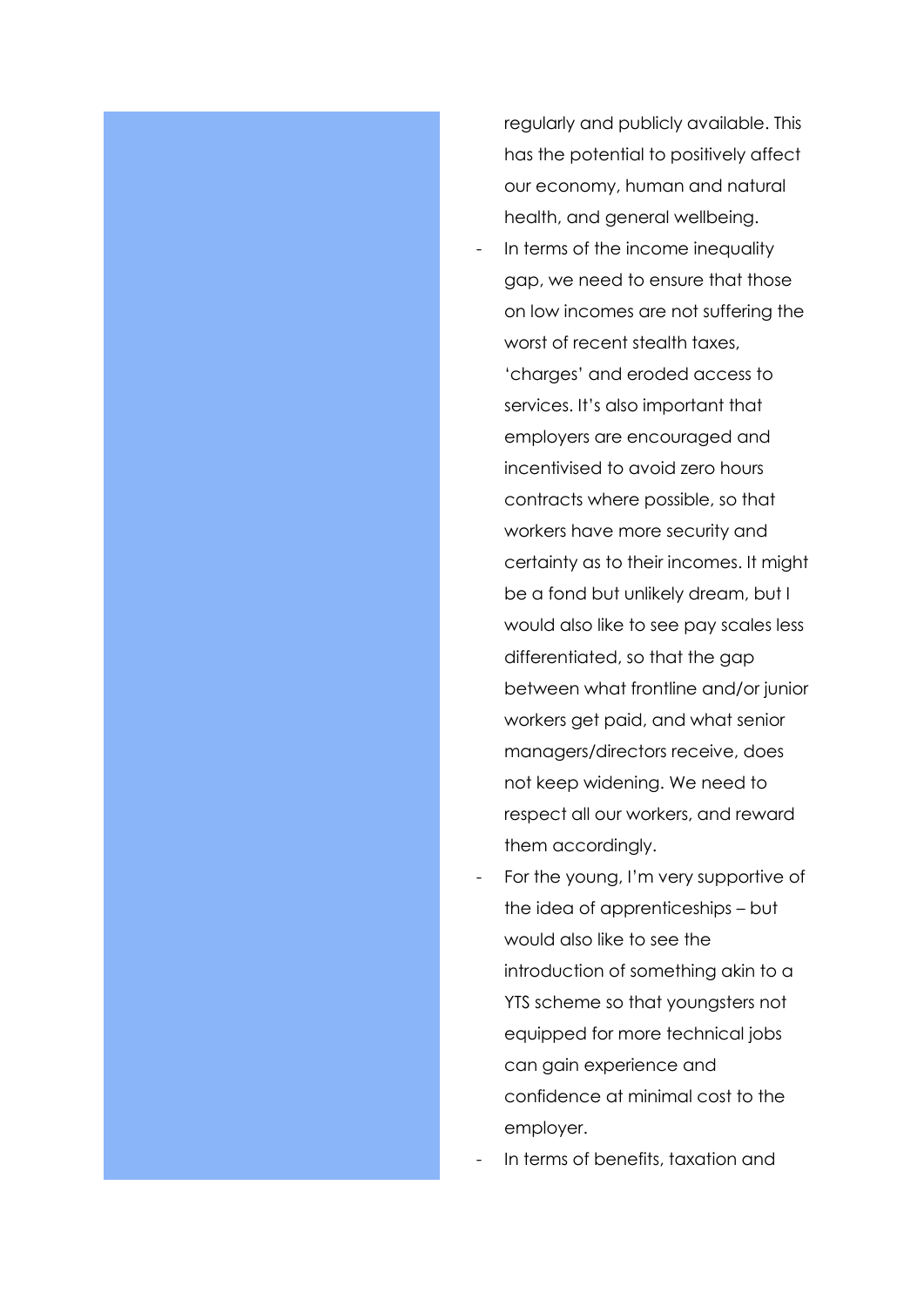**How would you deal with the issue of public sector pension reform and the public sector pension deficit?**

**What has changed in the past five years for Isle of Man residents for the better? (Please give examples)**

means-testing for access to services, I'd like to see an integrated review of all these elements so that Government income and resources are targeted where they're really needed.

It's wholly unacceptable that this problem has persisted for so long without solid action, including:

- closing the defined benefit scheme to new entrants and introducing a defined contribution scheme in its place; - and for those still in the DB scheme, investigating whether we can move to an average salary as opposed to a final salary scheme.

- The passage of a Freedom of Information Act, at long last, is a cause for celebration on the people's behalf
- It's been good to see the Government at last making plans for climate and environmental action (albeit not enough)
- There has been some diversification in the economy (again, albeit not enough)
- The increasing number of trade agreements and tax information exchange agreements is heartening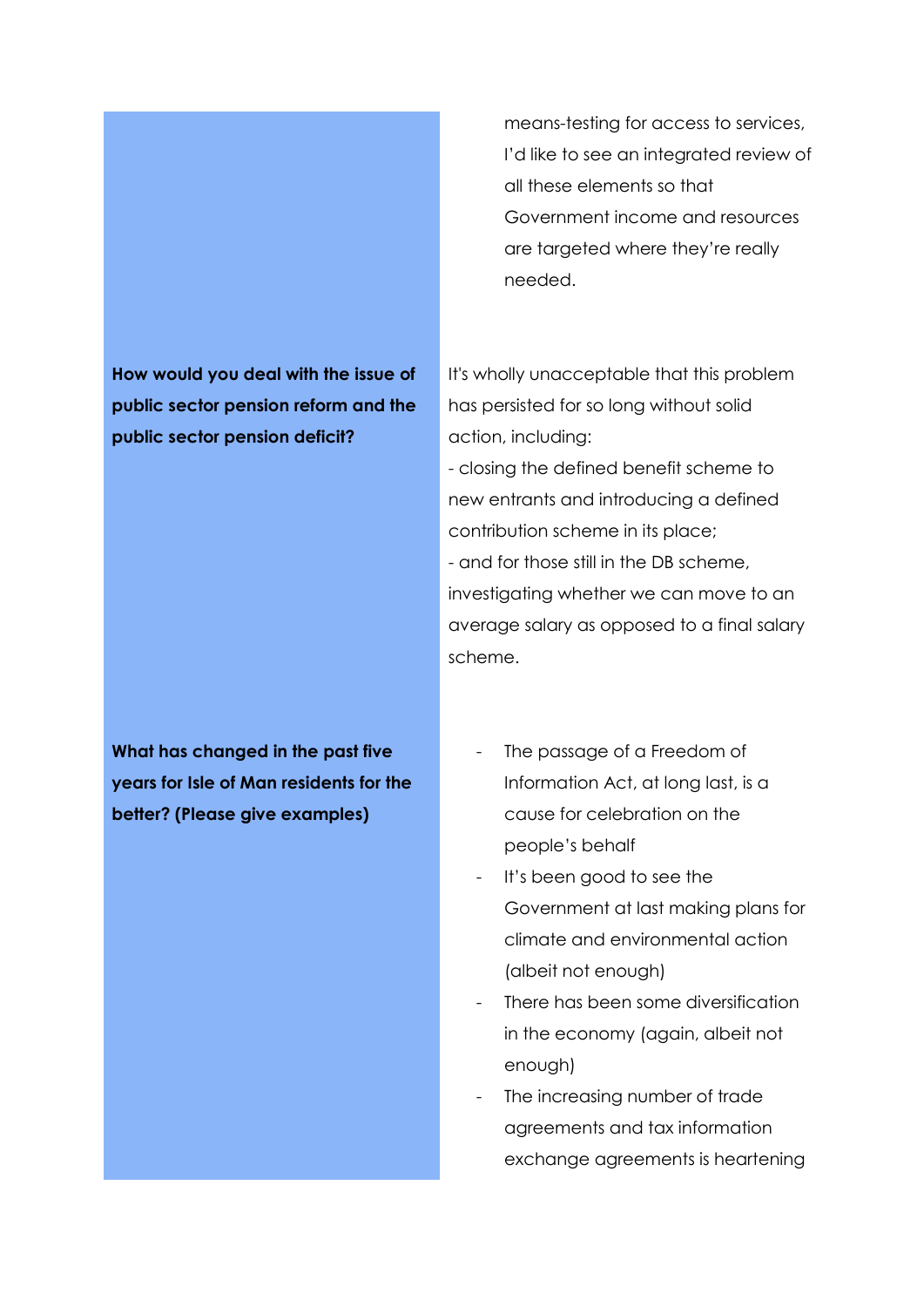in terms of our future international standing

- Steady growth and low employment are, on the face of it, positive, though they may mask more subtle problems
- Our Police Force is to be commended on the generally low crime rates despite budget constraints
- A more stable Revenue Budget is good news

The fact that the Island is being recognised for its glorious natural environment, including the awarding of UNESCO Biosphere status, holds considerable potential for our economy and reputation

**What has changed in the past five years for Isle of Man residents for the worse? (Please give examples)**

- The slow pace of implementation of the Disability Discrimination Act has been woeful, and businesses should be encouraged/incentivised to put measures in place before it becomes mandatory
- Rising income inequality, stealth taxes, cuts to many essential services and the erosion of work security are increasing pressures on households at all levels
- Anecdotal evidence of increasing numbers of skilled workers and potentially excellent employees is a worry for our businesses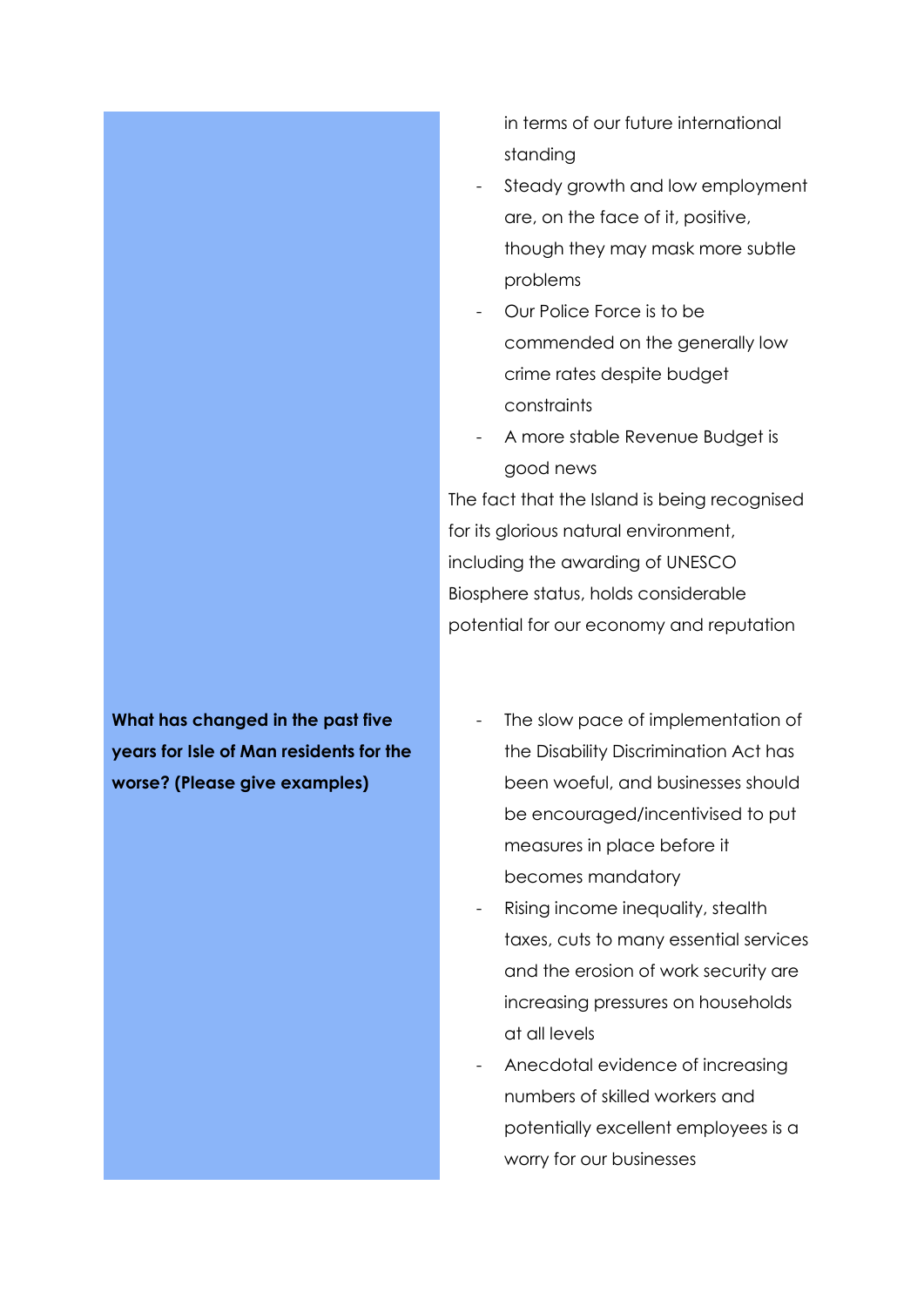**Is the Isle of Man too reliant on any one sector of its economy?** 

**If you feel it is, how would you further diversify the Manx economy?** 

The culture in some Government departments needs much to be desired

Yes: or rather, on one or two sectors. We still have a preponderance of reliance on taxoriented financial structuring, an industry which has its international detractors and in some areas is contracting. The diversification we have seen into egaming and other digital industries helps to a degree, but these industries can still be prone to flight risk, and it would be good to see more businesses with stickability being established.

- Encourage inward investment and make the grant process more easily navigable
- Support local entrepreneurs. The DED Small Business Startup Scheme is excellent and I'd like to see an IoM Version of Local Entrepreneur Forums [\(https://reconomycentre.org/home/l](https://reconomycentre.org/home/lef/) [ef/\)](https://reconomycentre.org/home/lef/) to encourage truly sustainable small local businesses
- Initiatives around premium-priced Manx foodstuffs for the export market are to be encouraged, but so is access to affordable, fresh locally sourced produce for our residents
- There are immense opportunities in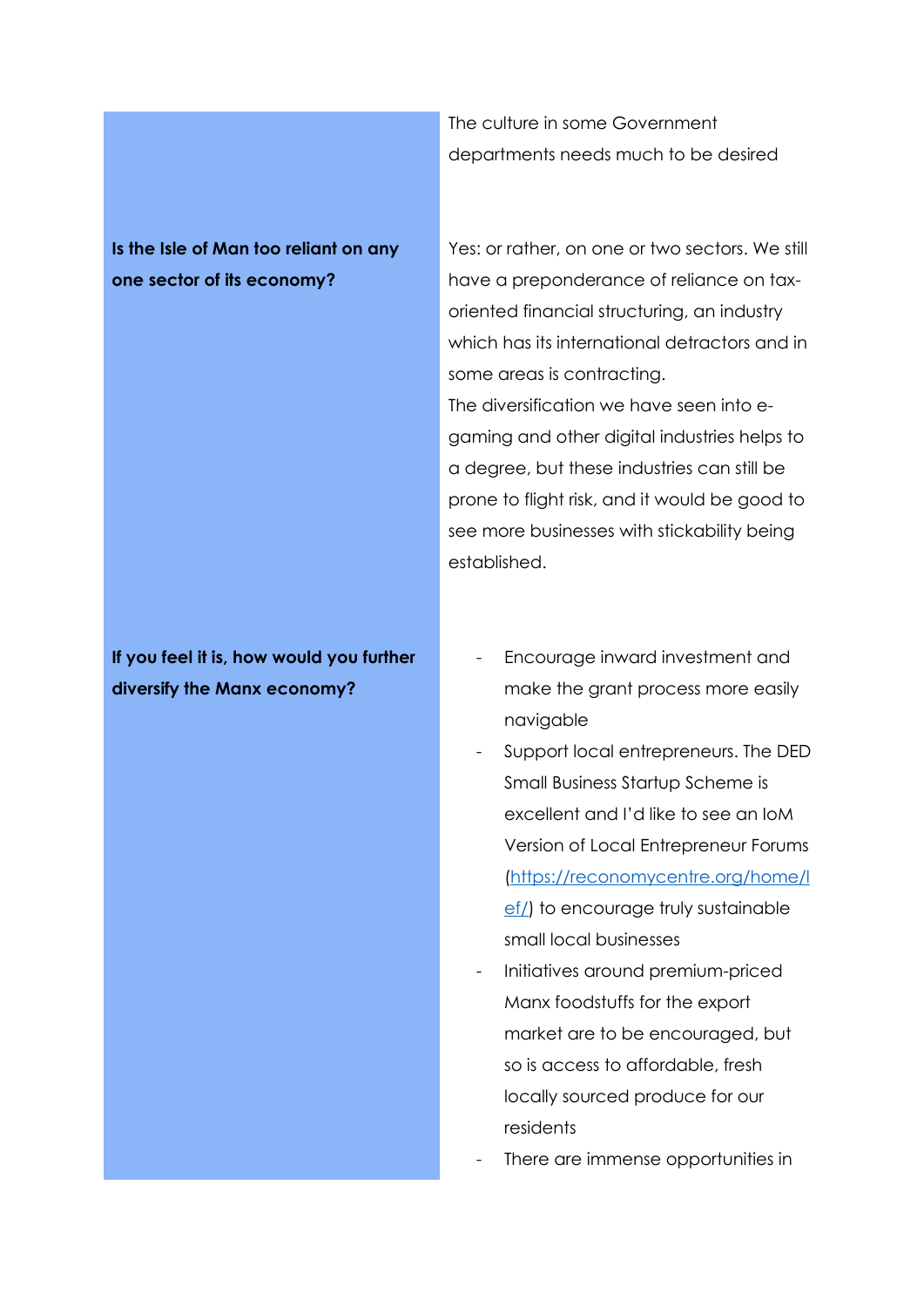the clean-tech and appropriate tech arenas – including in energy and heat generation and storage. The Island is falling behind some of its peers in establishing itself as a jurisdiction for trialling, benefitting from and providing the legal/structuring/insurance expertise in these areas

- The BioMed cluster also offers some great opportunities for diversification, in an industry which has the potential to affect peoples' length and quality of life
- I also believe the Island could adapt some of its undeniable skills in the finance sector, to develop products and services in the sustainable finance arena – an area growing rapidly

We also need to make it easier for small organisations to open bank accounts, whilst of course remaining compliant with necessary AML/POTF requirements.

I am.

**Are you in favour of increased independence from the United Kingdom?**

**If you are, in which areas?** I believe the island will be best served by a friendly and close relationship with the UK, negotiating access to markets where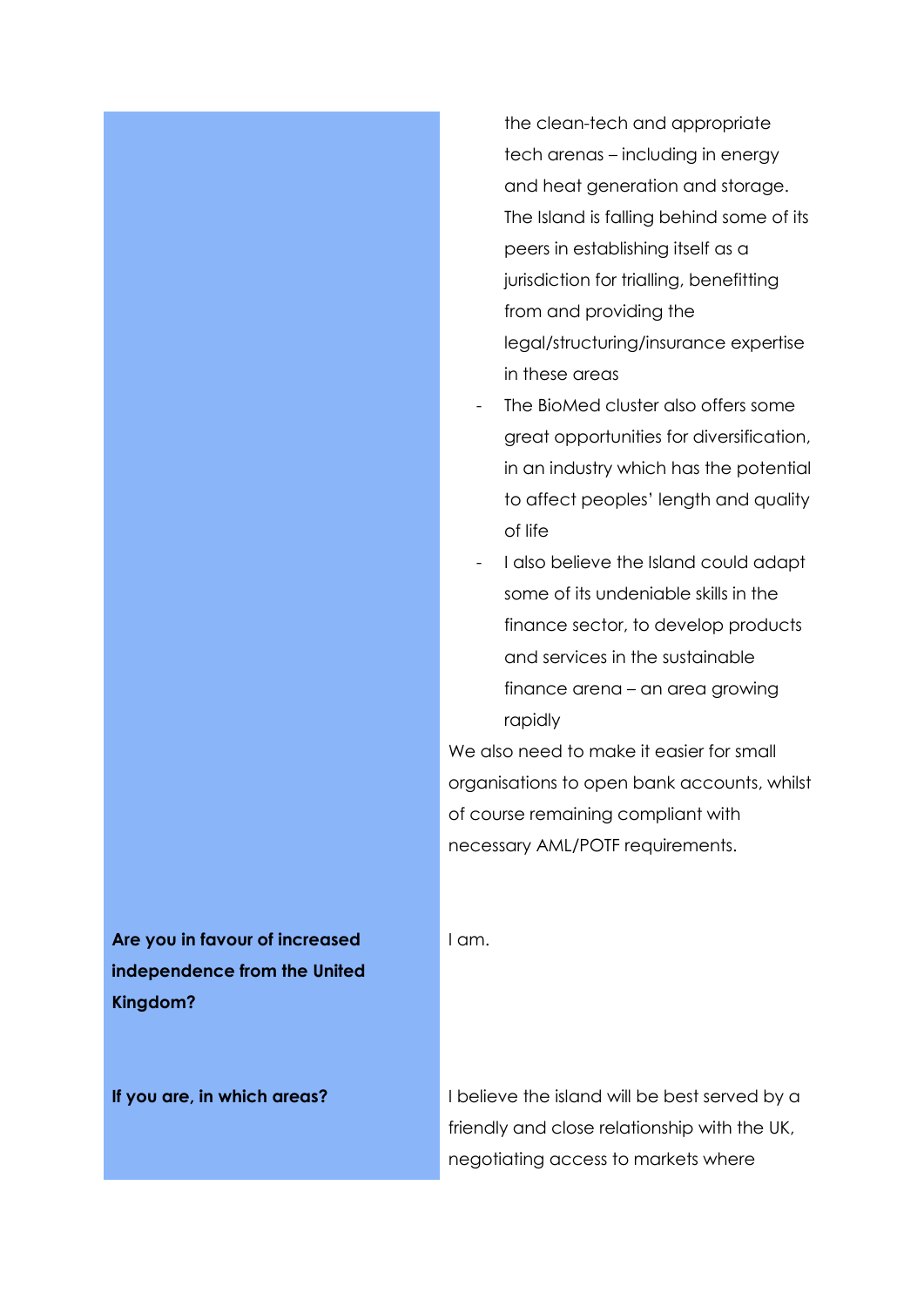necessary – but that our interests will be best served by being able to make more locally-relevant policies. That needn't mean watering existing protections for people and environment – it could simply mean ensuring regulations and legislation is proportionate and tailored to our local needs, and our needs as an internationallytrading nation.

**Are you in favour of parliamentary reform in the Isle of Man?**

Yes.

**If you are, which aspects of the parliamentary system would you change?** 

- An end to the conflicts that discourage politicians from challenging Government, which arises from the fact that attachment to a department brings additional salary – thus allowing dissent to be punished by loss of that role
- An end to politicians being able to claim £6k per annum in unreceipted expenses – unthinkable in any organisation with proper governance
- A review of the role and rewards package for MLCs, including the potential for them to be publicly elected to ensure decision-making is not compromised

More robust and transparent review and complaints mechanisms in connection with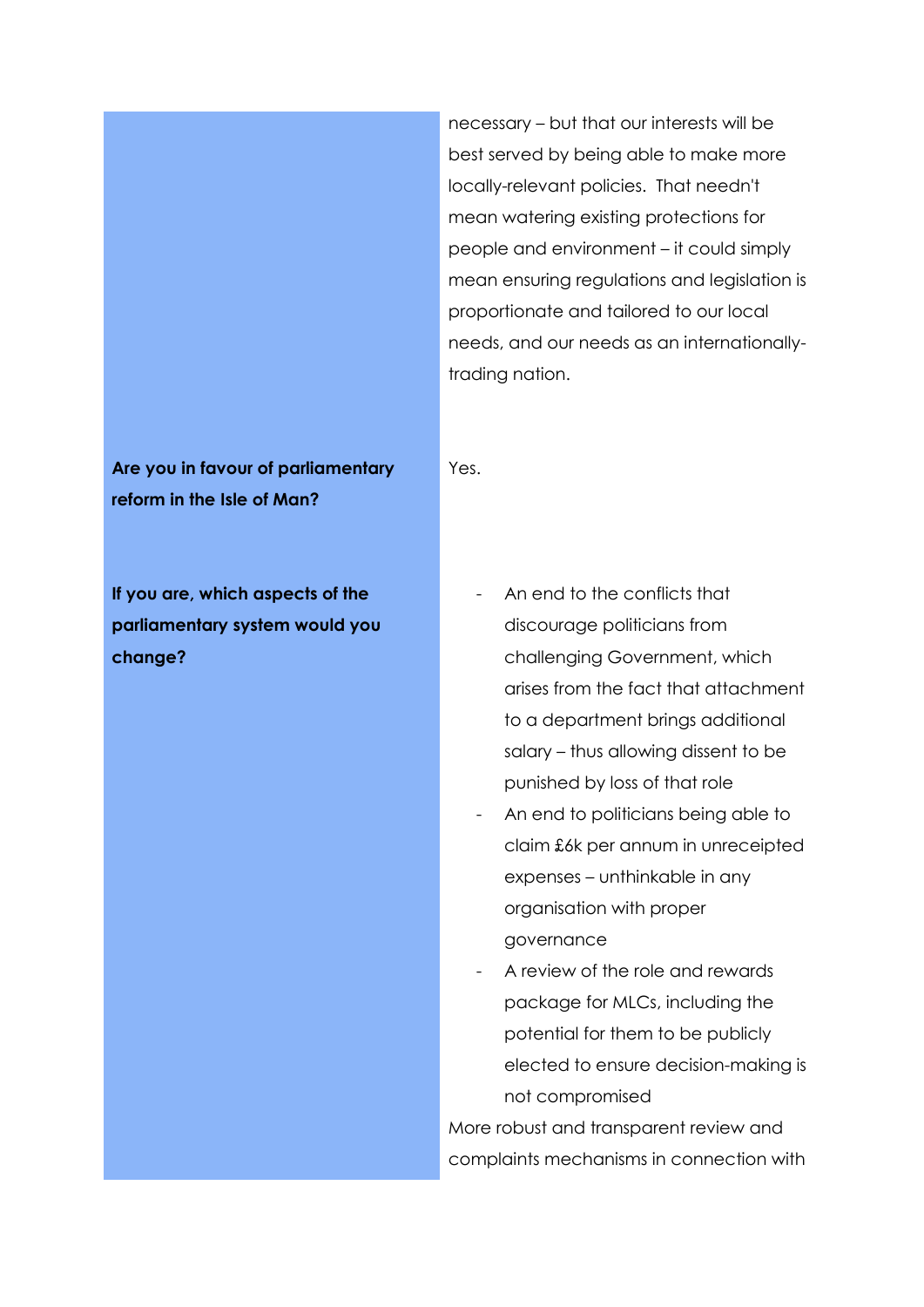**Who should have the responsibility of electing the Chief Minister?**

both the parliamentary process and Government

The Members of the House of Keys.

In addition, those candidates intending to put themselves forward for the position should say so in their Manifestos.

**Are you in favour of the nationalisation of air and/or sea services to and from the Isle of Man?**

Not necessarily – although communityowned services, where the people of the Island could invest into transport services on and off the island, would be interesting. The more important thing is to ensure reliability, affordability and sustainability.

**Are you in favour of renewable energy projects in Manx territorial waters?**

Yes, provided that they're carried out in a way that is sensitive to the environment, and to the needs of other users of Manx waters. We have an abundance of natural resources which could provide our residents and businesses with energy and heat security, and security of price, and at the same time benefit the Island's long term finance by avoiding the need to export cash for fossil fuels from overseas. This would also enable the Island to establish itself as an ideal base for cleantech/renewables trialling and implementation, along with the ancillary opportunities in terms of skills, jobs, and